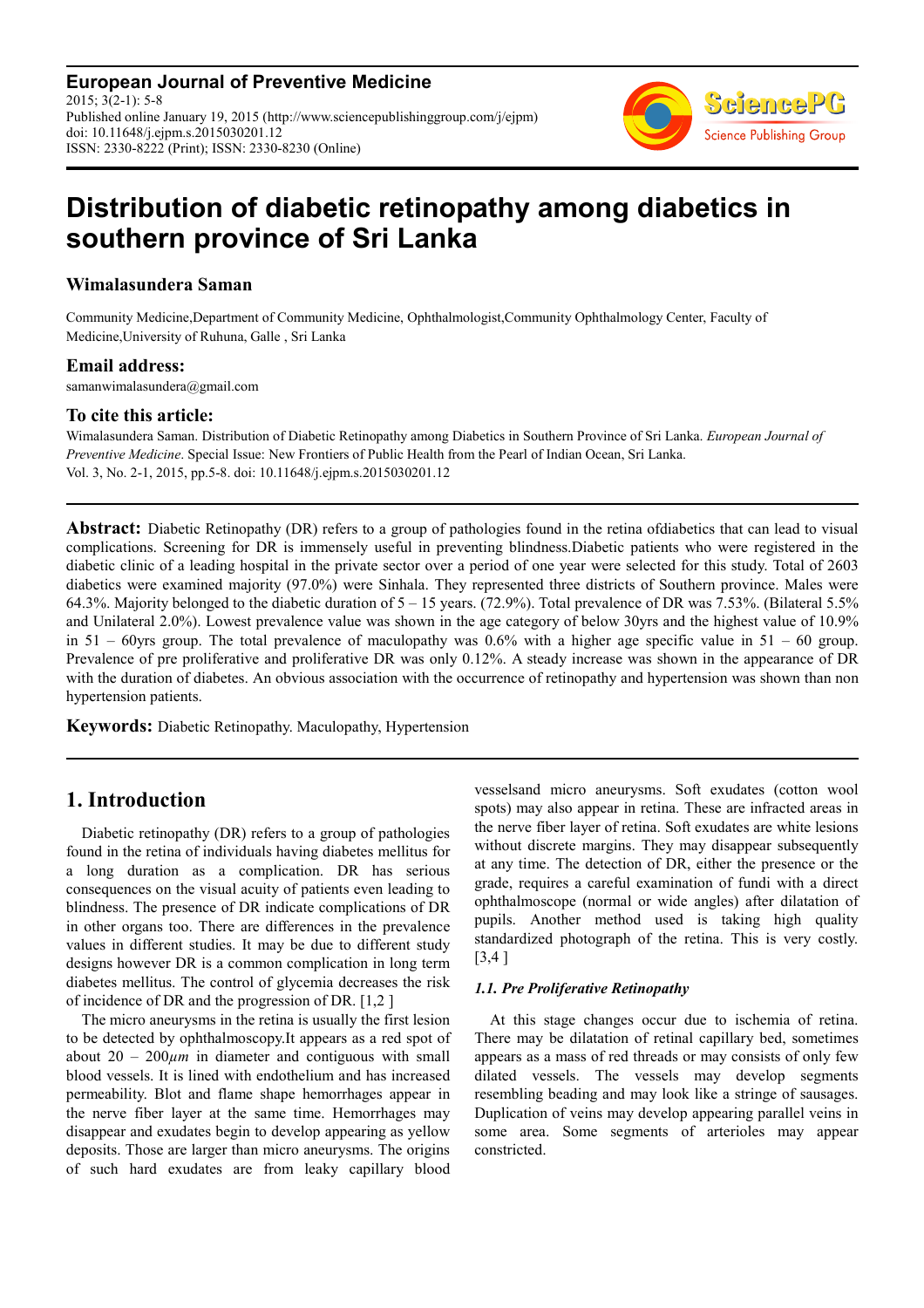#### *1.2. Proliferative Retinopathy*

In this stage growth of new blood vessels (Thin walled and fragile) occur in the retina.The symptoms appear only after bleeding occurs from new vessels. Vision is obscured due to bleeding.Fibro vascular tissues develop causing traction on the retina,that lead to retinal detachment.[5,6 ]

#### *1.3. Diabetic Maculopathy(Macula Oedema)*

1 When blood vessels around macula area start leaking, it causes macula oedema or diabetic maculopathy. It distorts the visual image and reduces visual acuity. Sometimes this might not appear clinically until such time more severe maculopathy occur. It may occur in the presence of either non proliferative or proliferative retinopathy. [7,8]

#### *1.4. Objectives of the Study*

- 2 To find the prevalence and distribution of diabetic retinopathy among diabetic patients attending to a diabetic center in Galle district.
- 3 To find the association betweenhypertension and severity of retinopathy in people with diabetes.

### **2. Methodology**

4 Identification of DR requires a diabetic register to find the population at risk. [9]

The people who are registered at diabetic center of cooperative hospital of Galle were selected for this study. Diagnosed diabetic patients who attended the above center for a period of one year starting from  $1<sup>st</sup>$  January 2012 to 31<sup>st</sup> December 2013 were selected for this study irrespective of the duration of the onset of diabetes mellitus. A questionnaire on basic demographic data and a protocol for diabetic screening was developed and validated to be used in the screening programme. Screening was done after dilating the pupils and using a wide angle direct ophthalmoscope. The principal investigator who is an eye surgeon did all screening to reducepersonnel bias. About 10% of detected DR cases were subjected to fundus photography to confirm the diagnosis. Adequate arrangements were made to obtain treatment for DR cases who needed treatment at a tertiary center. Records were maintained on false positives (Macula degenerations Drusen, etc. transferred back to screener from tertiary center). Another 10% sample of negative cases also re screened.

# **3. Findings**

Total of 2603 diabetics were examined. Their demographic details were as follows.

*Table 1. Geographical distribution* 

| Galle | Matara | Hambanthota | Other | Total |
|-------|--------|-------------|-------|-------|
| 1901  | 586    | 76          | 40    |       |
| 73.0% | 22.5%  | $3.0\%$     | 1.5%  | 2603  |

*Table 2. Age distribution in years* 

| <b>Below</b><br>30 | $31 - 40$ | $41 - 50$ | $51 - 60$ | Above<br>61 | Not<br>marked | <b>Total</b> |
|--------------------|-----------|-----------|-----------|-------------|---------------|--------------|
| 76                 | 434       | 805       | 884       | 401         | 03            |              |
| 1.6%               | $10.7\%$  | 30.9%     | 33.9%     | 15.4%       | $0.1\%$       | 2603         |
|                    |           |           |           |             |               |              |

|       | <b>Table 3.</b> Sex distribution |              |
|-------|----------------------------------|--------------|
| Male  | Female                           | <b>Total</b> |
| 1674  | 929                              | 2603         |
| 64.3% | 35.4%                            |              |

#### *Table 4. Ethnic distribution*

| Sinhala | Tamil   | <b>Muslim</b> | Other    | Not marked     | Total |
|---------|---------|---------------|----------|----------------|-------|
| 2525    | 24      | -59           | $\Omega$ | 0 <sup>1</sup> | 2603  |
| 97.0%   | $0.9\%$ | $2.3\%$       | $0.2\%$  | $0.03\%$       |       |

*Table 5. Diabetic duration in the sample* 

| Below $1-$<br>lyrs |              | $6 -$                   | $11 -$ | $16-$ | Above Not<br>5yrs 10yrs 15yrs 20yrs 21yrs marked |               | <b>Total</b> |
|--------------------|--------------|-------------------------|--------|-------|--------------------------------------------------|---------------|--------------|
| 534<br>20.5%       | 929<br>35.7% | 679<br>26.1% 11.1% 4.2% | 289    | 109   | 50<br>$1.92\%$                                   | 13<br>$0.5\%$ | 2603         |

*Table 6. Prevalence of retinopathy according to age categories(Maculopathy included)* 

| Age       |           | <b>Bilateral</b> |         |    | Unilateral         | <b>Total</b> |          |
|-----------|-----------|------------------|---------|----|--------------------|--------------|----------|
|           |           | Retinopathy      |         |    | <b>Retinopathy</b> |              |          |
| Below 30  | $n=76$    |                  |         | 01 |                    | 01           | 1.31%    |
| $31 - 40$ | $n = 434$ | 06               |         | 08 |                    | 14           | $3.22\%$ |
| $41 - 50$ | $n = 805$ | 46               |         | 09 |                    | 55           | 8.83%    |
| $51 - 60$ | $n = 884$ | 73               |         | 23 |                    | 96           | 10.85%   |
| Above 61  | $n=401$   | 18               |         | 12 |                    | 30           | 7.48%    |
| Total     | $n=2603$  | 143              | $5.5\%$ | 53 | 2.03%              | 196          | 7.53%    |

The total prevalence of diabetic retinopathy in the sample was 7.5% whilst bilateral retinopathy was present in 5.5% and unilateral retinopathy was identified in 2.0%.

|  |  |  | <b>Table 7.</b> Prevalence of maculopathy according to Age categories |
|--|--|--|-----------------------------------------------------------------------|
|  |  |  |                                                                       |

| Age             |           | <b>Bilateral</b><br>Maculopathy | Unilateral<br>Maculopathy | Total          |          |
|-----------------|-----------|---------------------------------|---------------------------|----------------|----------|
| Below 30 $n=76$ |           |                                 | 0 <sub>1</sub>            | 0 <sub>1</sub> | 1.31%    |
| $31 - 40$       | $n = 434$ |                                 |                           | 00             |          |
| $41 - 50$       | $n = 805$ | 02                              | 04                        | 06             | 0.74%    |
| $51 - 60$       | $n = 884$ | 04                              | 03                        | 07             | 0.79     |
| Above 61        | $n=401$   | 01                              | 00                        | 0 <sub>1</sub> | 0.24%    |
| Total           | $n=2603$  | 07                              | 08                        | 15             | $0.57\%$ |

The occurrence of Maculopathy in the sample was low compared to retinopathy amounting to 0.6 % of the total.It was more prevalent in older age groups.

*Table 8. Prevalence of pre-proliferative and Proliferative retinopathy according to age categories* 

|                              |                  | <b>Below</b>   | 31             | 41             | 51             | <b>Above</b>   |              |
|------------------------------|------------------|----------------|----------------|----------------|----------------|----------------|--------------|
|                              |                  |                |                |                |                |                | <b>Total</b> |
|                              |                  | 30             | 40             | 50             | 60             | 61             |              |
| Pre                          | <b>Bilateral</b> | 0 <sub>0</sub> | 00             | 00             | 00             | 0 <sub>0</sub> | 00           |
| proliferative<br>retinopathy | Unilateral       | 0 <sub>0</sub> | 0 <sup>0</sup> | 0 <sup>0</sup> | 01             | 0 <sub>1</sub> | 02           |
| Proliferative                | <b>Bilateral</b> | 0 <sup>0</sup> | 0 <sup>0</sup> | $\Omega$       | 0 <sup>0</sup> | 0 <sup>0</sup> | 01           |
| retinopathy                  | Unilateral       | 0 <sub>0</sub> | 0 <sub>0</sub> | 0 <sub>0</sub> | 00             | 0 <sub>0</sub> | 00           |
| Total                        |                  | 00             | 00             | $\Omega$       | 01             | 01             | 03           |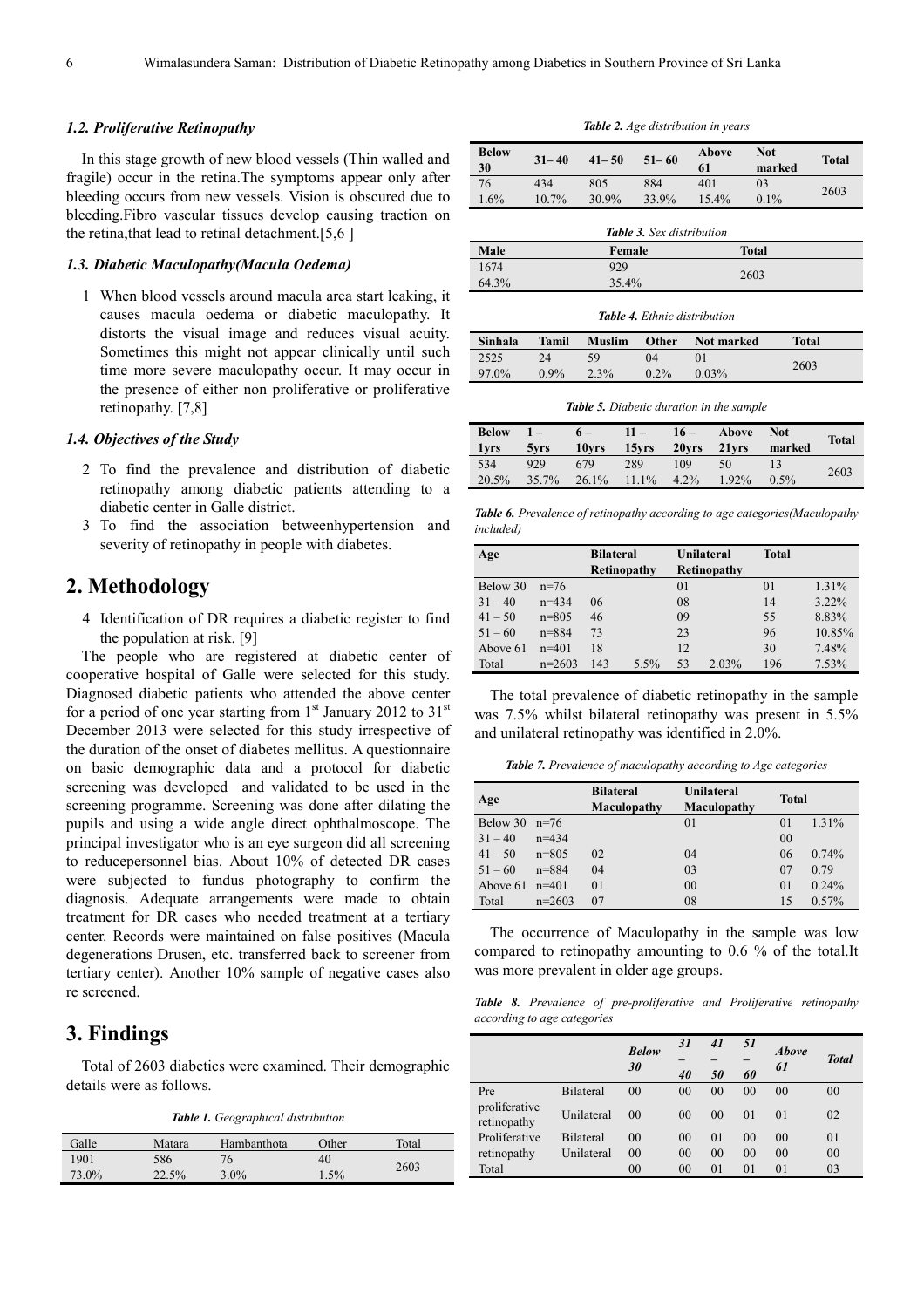The prevalence of pre-proliferative or proliferative retinopathy in the sample was 0.12%. It was mainly seen in older age groups.

|  |  | <b>Table 9.</b> Prevelence of retinopathy according to diabetic duration |
|--|--|--------------------------------------------------------------------------|
|--|--|--------------------------------------------------------------------------|

|                    | Diabetic duration in year |           |          |           |           |          |  |  |  |
|--------------------|---------------------------|-----------|----------|-----------|-----------|----------|--|--|--|
| <b>Retinopathy</b> | <b>Below lyrs</b>         | $1 - 5$   | $6 - 10$ | $11 - 15$ | $16 - 20$ | Above21  |  |  |  |
|                    | $n = 534$                 | $n = 929$ | $n=679$  | $n = 289$ | $n=109$   | $n=50$   |  |  |  |
| Bilateral          | 04                        | 22        | 50       | 37        | 19        | 11       |  |  |  |
|                    | 0.74%                     | 2.36%     | 7.36%    | 12.80%    | 17.43%    | $22.0\%$ |  |  |  |
| Unilateral         | 03                        | 13        | 19       | 09        | 05        | 04       |  |  |  |
|                    | 0.56%                     | 1.39%     | 2.79%    | $3.11\%$  | 4.58%     | $8.0\%$  |  |  |  |
| Total              | 07                        | 35        | 69       | 46        | 24        | 15       |  |  |  |
|                    | $1.31\%$                  | 3.76%     | 10.16%   | 15.91%    | 22.01%    | 30.0%    |  |  |  |

A steady increase of the presence of D.R was seen with the duration of D.M

| Diabetic duration | <b>Hypertention</b> | $Retinopathy + Hypertention$ |       | <b>Retinopathy without Hypertention</b> |     |         | <b>Total</b> |
|-------------------|---------------------|------------------------------|-------|-----------------------------------------|-----|---------|--------------|
| Below 1yrs.       | 82                  | 04                           | 4.8%  | $N = 452$                               | 03  | $0.6\%$ | 07           |
| $1 - 5$           | 192                 | 09                           | 4.7%  | $N = 737$                               | 26  | $3.9\%$ | 35           |
| $6 - 10$          | 201                 | 23                           | 11.4% | $N = 478$                               | 46  | $9.0\%$ | 69           |
| $11 - 15$         | 96                  | 16                           | 16.6% | $N=193$                                 | 30  | 15.5%   | 46           |
| $16 - 20$         | 43                  | 12                           | 27.9% | $N = 66$                                | 12  | 18.1%   | 24           |
| Above 21          | 28                  | 11                           | 39.2% | $N = 22$                                | 04  | 18.1%   | 15           |
| Total             | 642                 | 75                           | 11.7% | 1948                                    | 121 | $6.2\%$ | 196          |

Duration was not given by 13 subjects



*Fig. 01. Diagramatic representation of DR and hypertension*

It is clearly shown in figure 01 that there is an increased risk of getting diabetic retinopathy among the diabetics with the presence of hypertension than among non hypertensive patients with diabetes.

### **4. Discussion**

A total of 2603 diabetics were examined.Majority were Sinhala males in Galle district with a diabetic duration of 6 – 15yrs. The total prevalence of DR was 7.53%. Bilateral retinopathy was identified in 5.5% and unilateral retinopathy in 2.0%. In the age specific DR showed that the lowest value of 1.31% in the in the age group of below 30 yrsand the highest value of 10.9% was observed in the age category of 51 – 60yrs. The total prevalence of maculopathy was observed in 0.57% (0.6%) with a higher age specify value in 51 – 60 yrs age group (0.8). The prevalence of Preproliferative and proliferative retinopathy was only 0.12% in the study population. A steady increase was shown in the appearance of DR with the duration of diabetes mellitus amounting to 30.0% in diabetics of over 20 years.

The association of diabetic retinopathy and the presence of hypertension was sorted in all diabetic retinopathy cases. It showed that there is a steady increase of prevalence among the cases with hypertension. Table 10 shows the diabetic duration and the presence of hypertension. It clearly indicate that in different duration categories the occurrence is more among hypertensives.Whether the control of hypertension reduce the risk of incidenceand progression of DR is not answered in this study. It needs a properly designed clinical trial.

The results of this analysisindicate that diabetic retinopathy affects approximately 10percent of the diabetic population who are 50 years and older. An estimated 18percent of such diabetics without hypertension are at risk of developing vision threatening diabetic retinopathy while those with hypertension have double the risk of developing the same. It is shown in this study that the general population prevalence rates of DR are likely to be lower in younger persons. This may be due to the fact that the lower prevalence of DM in the younger age groups and the duration as well. At the same time a decline of prevalence is shown above the age of 61 years. A similar pattern of declining has shown in WESDR study. [10]This may be due to reduced survival among elderly people with DR. Whether DR is a life threatening marker has tobe sorted in future research.Further research using nationally representative sample would be useful to sort the risk of developing DR in different ethnic groups in Sri Lanka.